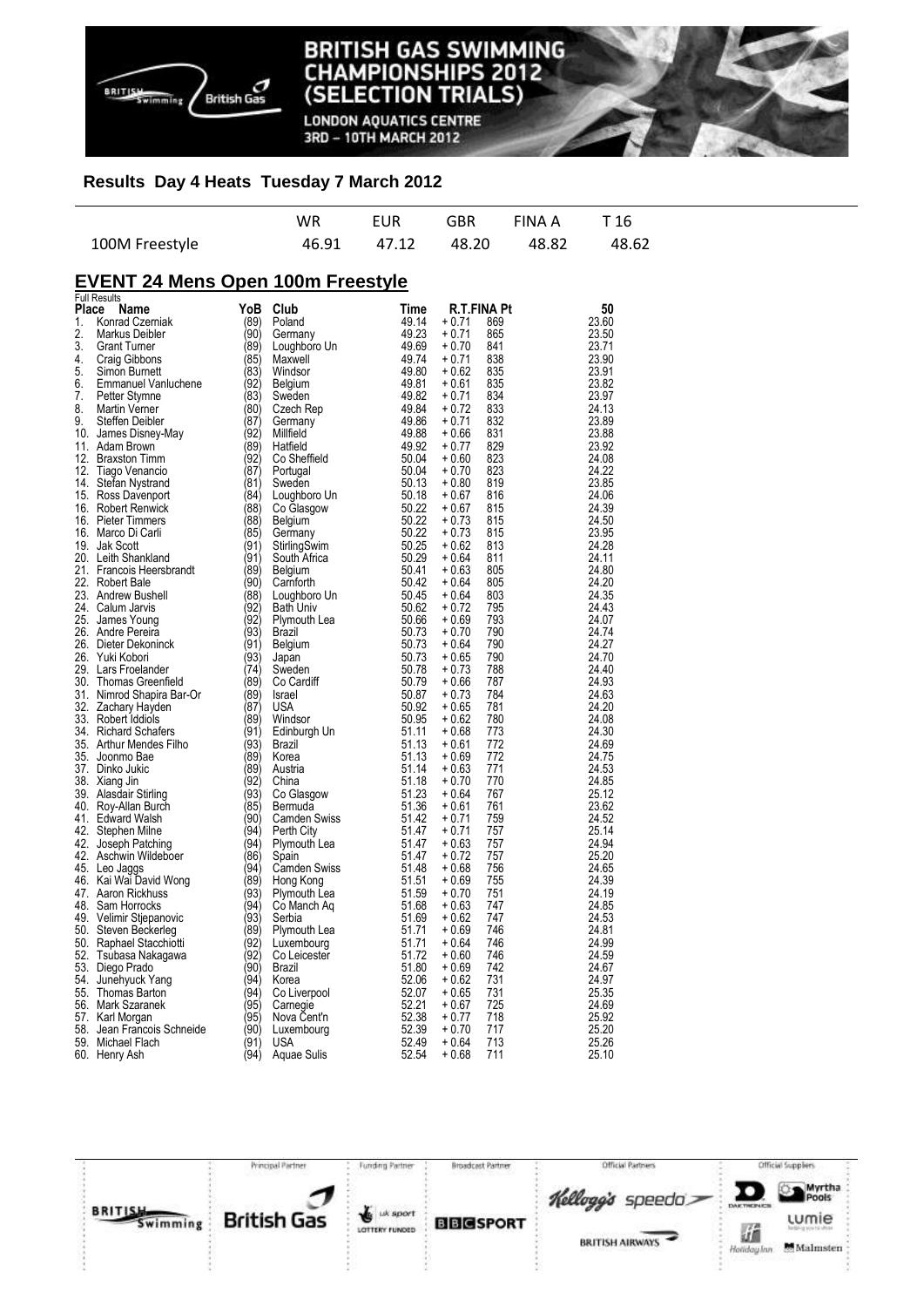

#### **TISH GAS SWIMMING** BRI **IAMPIONSHIPS 2012** Cŀ **TRIALS) (SELEC** ION

**LONDON AQUATICS CENTRE** 3RD - 10TH MARCH 2012

# **Results Day 4 Heats Tuesday 7 March 2012**

## **EVENT 24 Mens Open 100m Freestyle**

| Jordan Hughes            | (96)                                                                                                                                                                                                  | N Ayrshire   | 52.78       | $+0.68$ | 702 | 25.82 |
|--------------------------|-------------------------------------------------------------------------------------------------------------------------------------------------------------------------------------------------------|--------------|-------------|---------|-----|-------|
| Jan Sefl                 | (90                                                                                                                                                                                                   | Czech Rep    | 52.83       | $+0.69$ | 700 | 25.49 |
| John Slater              | (96                                                                                                                                                                                                   |              | 52.88       | $+0.72$ | 698 | 25.59 |
| Jack Smith               | (96                                                                                                                                                                                                   | Plymouth Lea | 52.91       | $+0.75$ | 696 | 25.61 |
| Miles Munro              | (96)                                                                                                                                                                                                  | Beau Sejour  | 52.95       | $+0.75$ | 695 | 25.13 |
|                          | (95)                                                                                                                                                                                                  | Ireland      | 53.00       | $+0.72$ | 693 | 25.33 |
| Oliver Leonard           | (95)                                                                                                                                                                                                  | Windsor      | 53.36       | $+0.73$ | 679 | 24.71 |
| Daniel Jones             | (96                                                                                                                                                                                                   | Oswestry Ott | 53.38       | $+0.67$ | 678 | 26.01 |
|                          | (96                                                                                                                                                                                                   | Co Birm'ham  | 53.39       | $+0.66$ | 678 | 25.82 |
| Suleman Butt             | (97)                                                                                                                                                                                                  | Aberdeen     | 53.48       | $+0.69$ | 674 | 25.66 |
| William Rosson           | (96                                                                                                                                                                                                   | Wrexham      | 53.50       | $+0.72$ | 674 | 25.45 |
|                          | (94                                                                                                                                                                                                   | Co Liverpool | 53.54       | $+0.63$ | 672 | 25.98 |
|                          | (96                                                                                                                                                                                                   | Co Manch Ag  | 53.57       | $+0.64$ | 671 | 25.88 |
|                          | (97)                                                                                                                                                                                                  | Poole        | 54.02       | $+0.68$ | 654 | 26.13 |
|                          | (97)                                                                                                                                                                                                  | Hatfield     | 54.28       | $+0.72$ | 645 | 26.48 |
| <b>Matthew Watkinson</b> | (95)                                                                                                                                                                                                  | Nova Cent'n  | 54.29       | $+0.77$ | 645 | 26.65 |
| Martyn Walton            | (97)                                                                                                                                                                                                  | Hatfield     | 54.60       | $+0.74$ | 634 | 26.48 |
|                          | (96)                                                                                                                                                                                                  | East Grins'd | 54.98       | $+0.81$ | 621 | 26.02 |
| 61.                      | 65.<br>66. Brian O'Sullivan<br>67.<br>68.<br>69. Bradley Lynch<br>70.<br>71.<br>72. Jordan Barlow<br>73. Shaun Muscroft<br>74. Daniel Speers<br>75. Nico Campbell<br>76.<br>77.<br>78. Josh Pankhurst |              | Basingstoke |         |     |       |

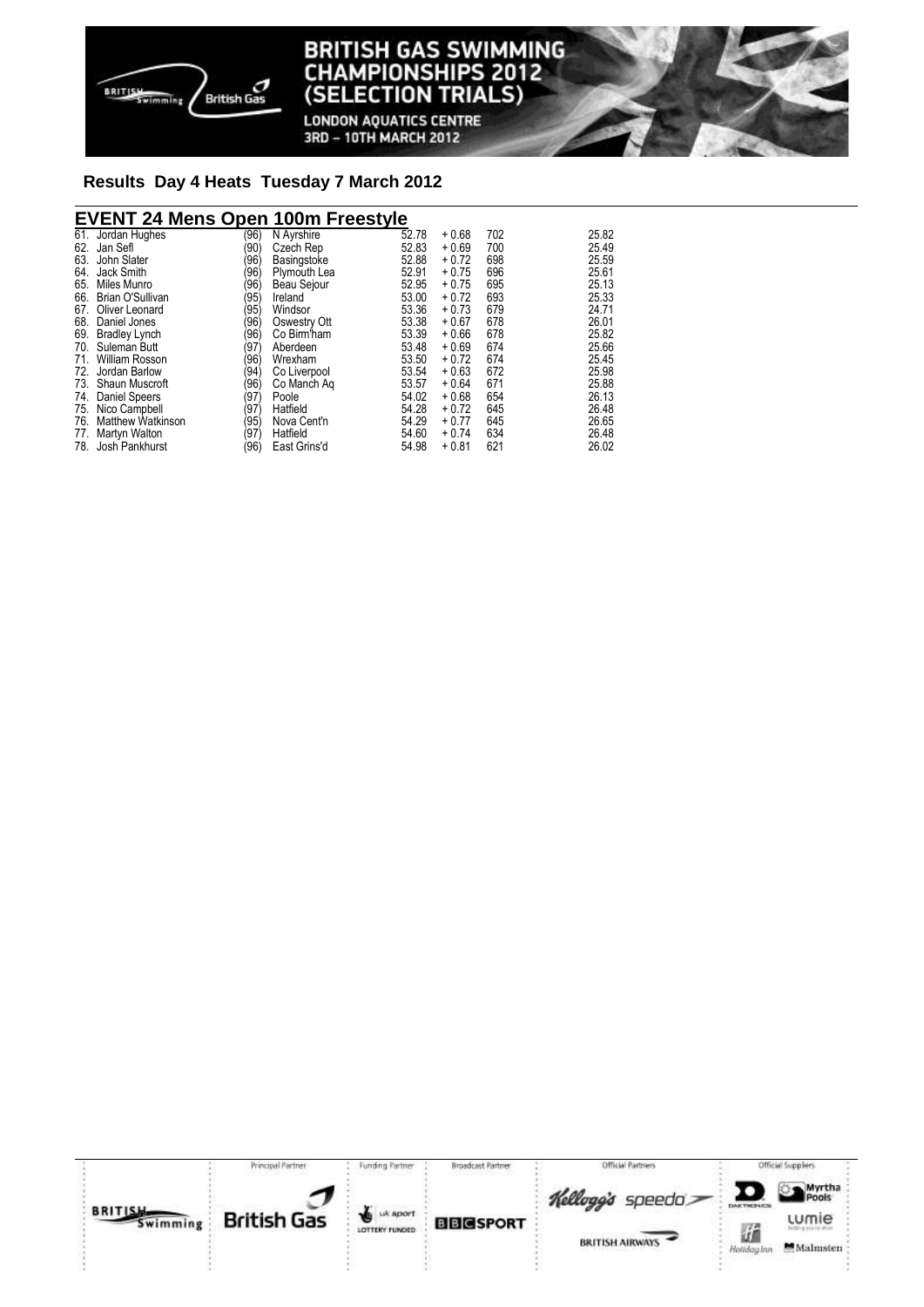

**LONDON AQUATICS CENTRE** 3RD - 10TH MARCH 2012

#### **Results Day 4 Heats Tuesday 7 March 2012**

|                | <b>WR</b> |                                             | ER GBR FINAA T16 |  |
|----------------|-----------|---------------------------------------------|------------------|--|
| 200m Butterfly |           | 2.01.81  2.04.27  2.04.83  2.08.95  2.08.66 |                  |  |

## **EVENT 25 Womens Open 200m Butterfly**

|       | <b>Full Results</b>      |      |                     |         |                    |     |       |         |         |
|-------|--------------------------|------|---------------------|---------|--------------------|-----|-------|---------|---------|
| Place | Name                     | YoB  | Club                | Time    | <b>R.T.FINA Pt</b> |     | 50    | 100     | 150     |
| 1.    | Mireia Belmonte          | (90) | Spain               | 2:08.81 | + 0.75             | 845 | 29.63 | 1:02.94 | 1:36.07 |
| 2.    | Jemma Lowe               | (90) | Swansea Perf        | 2:10.01 | $+0.70$            | 822 | 29.07 | 1:01.77 | 1:35.49 |
| 3.    | Martina Granstroem       | (91) | Sweden              | 2:10.02 | $+1.36$            | 822 | 29.96 | 1:03.55 | 1:36.87 |
| 4.    | Otylia Jedrzejczak       | (83) | Poland              | 2:10.14 | $+0.79$            | 820 | 29.22 | 1:02.61 | 1:35.83 |
| 5.    |                          | (91) | Korea               | 2:10.62 | $+0.71$            | 810 | 29.57 | 1:03.00 | 1:36.92 |
|       | Hye Ra Choi              |      |                     |         |                    |     |       |         |         |
| 6.    | Ellen Gandy              | (91) | Beckenham           | 2:10.66 | $+0.77$            | 810 | 29.11 | 1:02.33 | 1:35.93 |
| 7.    | Sara Oliveira            | (85) | Portugal            | 2:10.96 | $+0.69$            | 804 | 29.55 | 1:02.81 | 1:36.76 |
| 8.    | Lyndsay De Paul          | (88' | USA                 | 2:11.31 | $+0.62$            | 798 | 29.89 | 1:03.19 | 1:37.03 |
| 9.    | Jessica Dickons          | (90) | Edinburgh Un        | 2:11.32 | $+0.76$            | 798 | 29.36 | 1:02.32 | 1:36.54 |
| 10.   | Elena Sheridan           | (95) | Romford Town        | 2:11.97 | $+0.75$            | 786 | 29.78 | 1:03.16 | 1:37.50 |
| 11.   | Amanda Loots             | (78' | South Africa        | 2:12.04 | $+0.72$            | 785 | 29.77 | 1:03.62 | 1:37.55 |
| 12.   | Ida Marko-Varga          | (85) | Sweden              | 2:12.17 | $+0.67$            | 782 | 29.75 | 1:03.46 | 1:37.42 |
| 13.   | Sehyeon An               | (95) | Korea               | 2:12.36 | $+0.71$            | 779 | 29.87 | 1:04.28 | 1:38.48 |
|       | 14. Claudia Dasca        | (94' | Spain               | 2:13.07 | $+0.75$            | 767 | 29.97 | 1:03.47 | 1:37.79 |
|       | 15. Tilly Gray           | (91) | Loughboro Un        | 2:13.25 | $+0.67$            | 763 | 29.15 | 1:03.15 | 1:37.69 |
|       |                          | (91) | Co Salford          | 2:13.26 | $+0.74$            | 763 | 30.35 | 1:03.75 | 1:38.25 |
| 16.   | Amanda Nugent            |      |                     |         |                    |     |       |         |         |
| 17.   | Alys Thomas              | (90) | Swansea Perf        | 2:13.67 | $+0.76$            | 756 | 29.96 | 1:03.50 | 1:37.92 |
| 18.   | Kate Hutchinson          | (90) | Loughboro Un        | 2:14.20 | $+0.69$            | 747 | 30.50 | 1:04.81 | 1:38.79 |
| 19.   | Charlotte Bryan          | (94) | Swansea Perf        | 2:14.82 | $+0.86$            | 737 | 30.79 | 1:04.93 | 1:38.68 |
|       | 20. Libby Mitchell       | (93' | Swansea Perf        | 2:14.89 | $+0.78$            | 736 | 29.90 | 1:04.03 | 1:38.41 |
| 21.   | Hyerim Kim               | (95) | Korea               | 2:15.49 | $+0.77$            | 726 | 30.35 | 1:04.32 | 1:39.66 |
| 22.   | Hannah Shore             | (92) | Loughboro Un        | 2:15.59 | $+0.75$            | 725 | 29.42 | 1:03.35 | 1:38.68 |
| 23.   | Kirsty Armstrong         | (89' | Loughboro Un        | 2:15.66 | $+0.75$            | 723 | 29.97 | 1:04.17 | 1:39.38 |
| 24.   | <b>Fiona Donnelly</b>    | (95) | Nova Cent'n         | 2:16.13 | $+0.80$            | 716 | 30.14 | 1:04.64 | 1:39.91 |
| 25.   | <b>Bryony Campbell</b>   | (93) | St Felix Sch        | 2:16.57 | $+0.81$            | 709 | 30.02 | 1:04.32 | 1:39.61 |
|       | 26. Georgia Barton       | (95' | Preston             | 2:16.99 | $+0.74$            | 703 | 30.35 | 1:04.59 | 1:40.09 |
| 27.   | Barbora Zavadova         | (93) | Czech Rep           | 2:17.00 | $+0.77$            | 702 | 30.70 | 1:06.15 | 1:41.65 |
|       |                          |      |                     |         |                    |     |       |         |         |
| 28.   | Jennifer Oldham          | (90) | <b>Bath Univ</b>    | 2:17.37 | $+0.57$            | 697 | 30.24 | 1:04.92 | 1:40.63 |
|       | 29. Emma Day             | (97' | Guildford Ct        | 2:17.52 | $+0.69$            | 694 | 31.29 | 1:07.48 | 1:41.38 |
|       | 30. Kristina Neves       | (96) | Guernsey            | 2:17.61 | $+0.86$            | 693 | 30.92 | 1:06.39 | 1:41.81 |
| 31.   | Hannah Jones             | (97) | Derventio           | 2:17.79 | + 0.75             | 690 | 31.39 | 1:05.80 | 1:41.41 |
|       | 32. Kathryn Meaklim      | (89' | South Africa        | 2:18.61 | $+0.76$            | 678 | 30.79 | 1:06.55 | 1:42.68 |
|       | 33. Rachael Kelly        | (94) | Royal Wolv          | 2:18.64 | $+0.71$            | 678 | 30.27 | 1:05.74 | 1:41.23 |
|       | 34. Fern Davies          | (92′ | Swim Swansea        | 2:18.83 | + 0.78             | 675 | 31.44 | 1:06.65 | 1:42.73 |
|       | 35. Katherine Ambridge   | (90) | Windsor             | 2:18.85 | $+0.68$            | 675 | 30.00 | 1:04.39 | 1:40.73 |
|       | 36. Brearnna Close       | (97) | Co Manch Aq         | 2:18.87 | $+0.73$            | 674 | 30.35 | 1:05.94 | 1:42.28 |
| 37.   | Lily Glover              | (96' | Windsor             | 2:19.87 | + 0.77             | 660 | 30.04 | 1:05.12 | 1:41.68 |
|       | 37. Hannah Meek          | (96) | Nova Cent'n         | 2:19.87 | + 0.84             | 660 | 31.38 | 1:06.80 | 1:42.94 |
| 39.   | <b>Emily Jones</b>       | (95) | Garioch             | 2:19.91 | $+0.72$            | 659 | 30.27 | 1:05.33 | 1:41.99 |
| 40.   | <b>Shauntelle Austin</b> | (97) | Preston             | 2:20.15 | + 0.74             | 656 | 30.55 | 1:06.51 | 1:43.33 |
|       |                          |      |                     |         |                    |     |       |         |         |
|       | 41. Katherine Fisher     | (98) | Co Leeds            | 2:21.45 | $+0.67$            | 638 | 31.21 | 1:07.25 | 1:44.14 |
|       | 42. Anna Newlands        | (98) | Cockermouth         | 2:22.25 | $+0.73$            | 627 | 32.02 | 1:08.61 | 1:45.84 |
|       | 43. Rebecca Mottershaw   | (97) | Co Leeds            | 2:22.27 | + 0.69             | 627 | 32.02 | 1:09.08 | 1:46.03 |
|       | 44. Gillian Clark        | (96) | East Lothian        | 2:22.41 | $+0.72$            | 625 | 30.86 | 1:06.50 | 1:43.64 |
|       | 45. Faye Pinder          | (96) | South Tyne          | 2:22.96 | $+0.74$            | 618 | 30.73 | 1:06.22 | 1:44.09 |
| 46.   | Julie Hunter             | (96) | F.I.R.S.T.          | 2:24.24 | $+0.77$            | 602 | 30.76 | 1:06.68 | 1:44.60 |
|       | 47. Christine Mailliet   | (87) | Luxembourg          | 2:24.48 | $+0.78$            | 599 | 32.07 | 1:08.86 | 1:47.05 |
| 48.   | <b>Isobel Grant</b>      | (98) | Co Sheffield        | 2:24.64 | $+0.80$            | 597 | 32.55 | 1:09.56 | 1:47.15 |
| 49.   | Sophie Waller            | (98) | Dover Life          | 2:25.59 | + 0.79             | 585 | 32.47 | 1:09.21 | 1:46.88 |
|       | 50. Rachel Sharples      | (96) | East Lothian        | 2:25.60 | $+0.75$            | 585 | 31.30 | 1:07.04 | 1:44.90 |
|       | 51. Emma Burns           | (98) | <b>Bolton Metro</b> | 2:26.58 | $+0.85$            | 573 | 33.44 | 1:10.96 | 1:49.18 |
| 52.   | Evan King                | (99) | Weston S M          | 2:27.89 | + 0.94             | 558 | 32.32 | 1:09.59 | 1:48.85 |
|       | 53. Caitlin Wheatley     | (97) | <b>Bicester</b>     | 2:28.13 | $+0.73$            | 556 | 31.54 | 1:08.48 | 1:47.87 |
|       |                          | (98) | Co Salford          | 2:29.45 | + 0.86             | 541 | 32.07 | 1:10.20 | 1:49.78 |
|       | 54. Robyn Saunders       |      |                     |         |                    |     |       |         |         |

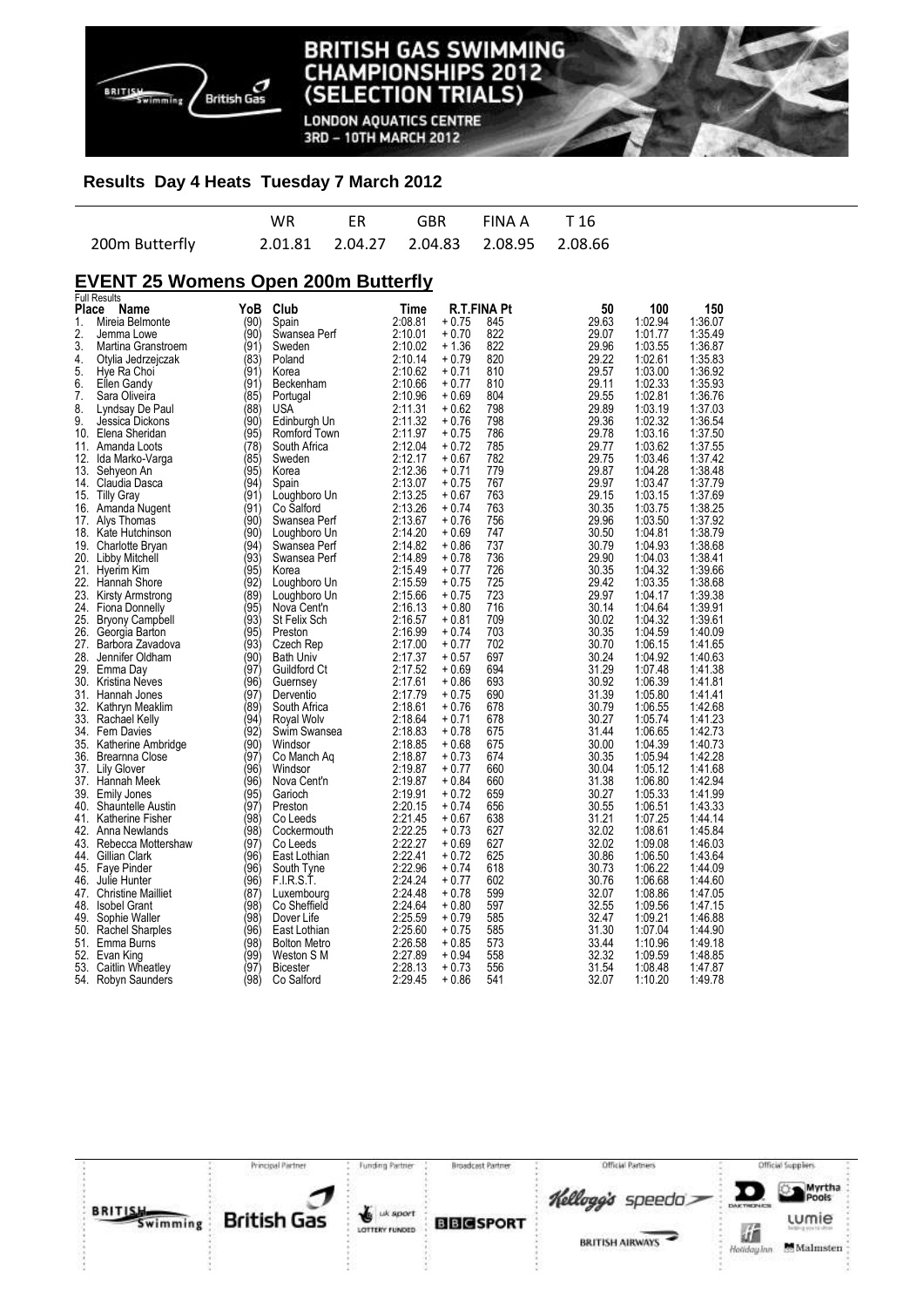

**LONDON AQUATICS CENTRE** 3RD - 10TH MARCH 2012

#### **Results Day 4 Heats Tuesday 7 March 2012**

|                   | WR | FUR | GBR | FINAA T16                               |  |
|-------------------|----|-----|-----|-----------------------------------------|--|
| 200m Breaststroke |    |     |     | 2.07.31 2.07.64 2.09.01 2.11.74 2.11.50 |  |

## **EVENT 26 Mens Open 200m Breaststroke**

|                | <b>Full Results</b>       |      |                  |          |         |             |       |         |         |
|----------------|---------------------------|------|------------------|----------|---------|-------------|-------|---------|---------|
| <b>Place</b>   | Name                      | YoB  | Club             | Time     |         | R.T.FINA Pt | 50    | 100     | 150     |
| $\mathbf{1}$ . | <b>Andrew Willis</b>      | (90) | <b>Bracknell</b> | 2:13.89  | $+0.72$ | 859         | 30.13 | 1:04.50 | 1:39.75 |
| 2.             | Michael Jamieson          | (88) | Edinburgh Un     | 2:14.12  | + 0.79  | 855         | 30.16 | 1:03.81 | 1:38.43 |
| 3.             | Melquiades Alvarez        | (88) | Spain            | 2:14.25  | + 0.68  | 852         | 31.24 | 1:05.40 | 1:39.51 |
| 4.             | Janghun Ju                | (95) | Korea            | 2:14.30  | + 0.66  | 851         | 30.24 | 1:04.97 | 1:40.11 |
| 5.             | Daniel Sliwinski          | (90) | Preston          | 2:14.40  | $+0.73$ | 849         | 29.59 | 1:03.78 | 1:38.98 |
| 6.             | Ross Murdoch              | (94) | West Dunbart     | 2:14.51  | + 0.66  | 847         | 29.93 | 1:03.75 | 1:38.78 |
| 7.             | <b>Russell Smith</b>      | (91) | Stockport Mo     | 2:14.65  | + 0.67  | 845         | 30.37 | 1:05.12 | 1:39.67 |
| 8.             | Laurent Carnol            | (89) | Luxembourg       | 2:14.99  | + 0.78  | 838         | 30.27 | 1:05.08 | 1:40.17 |
| 9.             | James Broady              | (91) | Loughboro Un     | 2:15.02  | + 0.74  | 838         | 30.36 | 1:04.58 | 1:39.73 |
| 10.            |                           | (90) | Korea            | 2:15.68  | + 0.68  | 826         | 31.08 | 1:05.72 | 1:40.91 |
|                | Kyuwoong Choi             | (93) | Korea            | 2:15.83  | $+0.74$ | 823         | 31.05 | 1:05.85 | 1:40.91 |
|                | 11. Seungcheol Oh         | (91) |                  |          |         | 823         |       |         | 1:40.06 |
|                | 12. Jonas Coreelman       |      | Belgium          | 2:15.84  | + 0.74  |             | 30.56 | 1:05.01 |         |
|                | 13. Hendrik Feldwehr      | (86) | Germany          | 2:15.95  | $+0.70$ | 821         | 29.77 | 1:04.81 | 1:40.58 |
| 14.            | Jamie Ross                | (87) | StirlingSwim     | 2:15.98  | + 0.66  | 820         | 30.28 | 1:04.48 | 1:39.50 |
|                | 15. Joseph Parker         | (93) | Plymouth Lea     | 2:16.17  | $+0.64$ | 817         | 31.02 | 1:05.71 | 1:40.90 |
|                | 16. Kristopher Gilchrist  | (83) | Edinburgh Un     | 2:16.21  | $+0.76$ | 816         | 30.45 | 1:04.84 | 1:40.05 |
|                | 17. Lewis Coleman         | (92) | Co Sheffield     | 2:16.27  | $+0.74$ | 815         | 30.78 | 1:04.70 | 1:39.73 |
| 18.            | Jin Soo Kim               | (87) | Korea            | 2:16.37  | + 0.68  | 813         | 31.24 | 1:05.62 | 1:40.56 |
|                | 19. Christopher Steeples  | (92) | Co Manch Aq      | 2:16.91  | $+0.64$ | 804         | 30.91 | 1:05.79 | 1:41.62 |
|                | 20. Paul Sutherland       | (90) | <b>Bath Univ</b> | 2:16.99  | + 0.71  | 802         | 30.69 | 1:05.88 | 1:41.43 |
|                | 21. Nicholas Quinn        | (93) | Ireland          | 2:17.22  | $+0.64$ | 798         | 30.93 | 1:06.02 | 1:41.43 |
| 22.            | Markus Rogan              | (82) | Austria          | 2:17.24  | $+10:1$ | 798         | 31.11 | 1:05.57 | 1:41.03 |
|                | 23. Craig Benson          | (94) | Warrender Ba     | 2:17.27  | $+0.70$ | 797         | 29.44 | 1:03.98 | 1:39.71 |
|                | 24. Rory Pardoe           | (92) | Torfaen          | 2:17.42  | $+0.72$ | 795         | 31.52 | 1:06.48 | 1:41.85 |
|                | 25. Adam Peaty            | (94) | Co Derby         | 2:17.47  | $+0.69$ | 794         | 30.26 | 1:05.03 | 1:41.19 |
| 26.            | <b>Richard Webb</b>       | (87) | Swansea Perf     | 2:17.87  | + 0.78  | 787         | 30.92 | 1:05.84 | 1:41.51 |
|                |                           | (78) | Austria          | 2:17.94  | $+0.78$ | 786         | 30.78 | 1:06.12 | 1:41.93 |
|                | 27. Maxim Podoprigora     |      |                  |          |         |             |       |         |         |
|                | 28. Tristan Slater        | (93) | Millfield        | 2:18.18  | $+0.70$ | 782         | 31.32 | 1:06.58 | 1:42.22 |
|                | 29. Luke Howdle           | (94) | Nova Cent'n      | 2:18.21  | $+0.76$ | 781         | 32.23 | 1:07.19 | 1:42.37 |
|                | 30. Richard Spoor         | (92) | Co Birm'ham      | 2:18.33  | + 0.72  | 779         | 31.09 | 1:06.90 | 1:42.49 |
|                | 31. Ross Muir             | (91) | FIRST.           | 2:18.55  | $+0.79$ | 775         | 32.05 | 1:07.35 | 1:42.25 |
|                | 32. Joseph Siberry        | (92) | Co Leeds         | 2:18.65  | + 0.69  | 774         | 31.66 | 1:07.00 | 1:42.32 |
|                | 33. Dawid Szulich         | (90) | Poland           | 2:18.72  | $+0.69$ | 772         | 30.59 | 1:05.63 | 1:41.69 |
|                | 34. Matthew Allison       | (91) | Co Leeds         | 2:19.43  | + 0.55  | 761         | 32.05 | 1:07.63 | 1:43.14 |
|                | 35. Robert Cave           | (90) | Hatfield         | 2:19.50  | $+0.73$ | 760         | 31.11 | 1:06.25 | 1:41.90 |
|                | 36. Xander Alari-Williams | (93) | Sevenoaks        | 2:19.56  | + 0.76  | 759         | 30.38 | 1:05.48 | 1:41.96 |
|                | 37. Andrew Rodgie         | (88) | Edinburgh Un     | 2:19.58  | $+0.77$ | 758         | 31.30 | 1:06.21 | 1:42.36 |
| 38.            | James Wilby               | (93) | <b>York City</b> | 2:19.68  | + 0.70  | 757         | 31.64 | 1:08.05 | 1:44.22 |
|                | 39. Dan Sweeney           | (93) | Plymouth Lea     | 2:19.75  | $+0.67$ | 756         | 30.67 | 1:05.72 | 1:41.59 |
|                | 40. Nicholas Cook         | (94) | Derwentside      | 2:20.69  | $+0.71$ | 740         | 31.66 | 1:07.30 | 1:43.50 |
|                | 41. Mitchell Adshead      | (93) | Chase            | 2:20.70  | $+0.78$ | 740         | 32.16 | 1:07.67 | 1:43.71 |
| 42.            | Douglas Scott             | (91) | Eastkilbride     | 2:20.72  | + 0.68  | 740         | 31.27 | 1:06.95 | 1:43.42 |
|                | 43. Jamie Graham          | (93) | Co Glasgow       | 2:21.38  | $+0.74$ | 730         | 30.51 | 1:06.37 | 1:43.44 |
|                | 44. Ross Dibblin          | (94) | Leander          | 2:21.48  | $+0.73$ | 728         | 31.32 | 1:07.52 | 1:44.50 |
|                | 45. Calum Tait            | (94) |                  | 2:21.72  | $+0.65$ | 724         | 31.93 | 1:07.50 | 1:43.88 |
|                |                           |      | Milngavie &B     |          |         |             |       |         |         |
| 46.            | James Yule                | (94) | Westhill         | 2:22.15  | + 0.82  | 718         | 31.62 | 1:07.40 | 1:44.22 |
|                | 47. Petr Bartunek         | (91) | Czech Rep        | 2:22.46  | $+0.72$ | 713         | 32.52 | 1:09.27 | 1:46.55 |
|                | 48. Chris Kerr            | (93) | Warrender Ba     | 2:23.15  | $+0.66$ | 703         | 31.46 | 1:06.65 | 1:43.35 |
| 49.            | Jack Smith                | (95) | Preston          | 2:26.23  | + 0.63  | 659         | 31.88 | 1:07.77 | 1:45.74 |
| 50.            | Pedro Miguel Pinotes      | (89) | Angola           | 2:28.33  | + 0.71  | 632         | 33.51 | 1:11.65 | 1:49.94 |
|                | 51. Giovanni Guarino      | (96) | AIB Tigers       | 2:28.96  | $+0.84$ | 624         | 33.05 | 1:10.40 | 1:49.42 |
| 52.            | Jack Burton               | (96) | S Bournem'th     | 2:28.98  | $+0.71$ | 624         | 32.97 | 1:10.42 | 1:49.91 |
| 53.            | Joshua Winnicott          | (96) | Co Birm'ham      | 2:29.12  | + 0.71  | 622         | 33.03 | 1:11.43 | 1:49.89 |
| 54.            | Hoi Tung Ronald Tsui      | (92) | Hong Kong        | 2:29.24  | + 0.72  | 620         | 32.05 | 1:08.63 | 1:47.96 |
| 55.            | Angelito Cassandra        | (93) | Brazil           | 2:29.47  | + 0.68  | 617         | 32.06 | 1:10.32 | 1:49.20 |
| 56.            | Samuel Richards           | (97) | Co Coventry      | 2:29.53  | $+0.64$ | 617         | 33.29 | 1:10.93 | 1:49.93 |
|                | 57. Daniel Speers         | (97) | Poole            | 2:34.53  | $+0.70$ | 559         | 33.56 | 1:11.45 | 1:51.87 |
|                | Mark Branch               | (87) | Co Coventry      | DQ SL-3L |         |             |       |         |         |

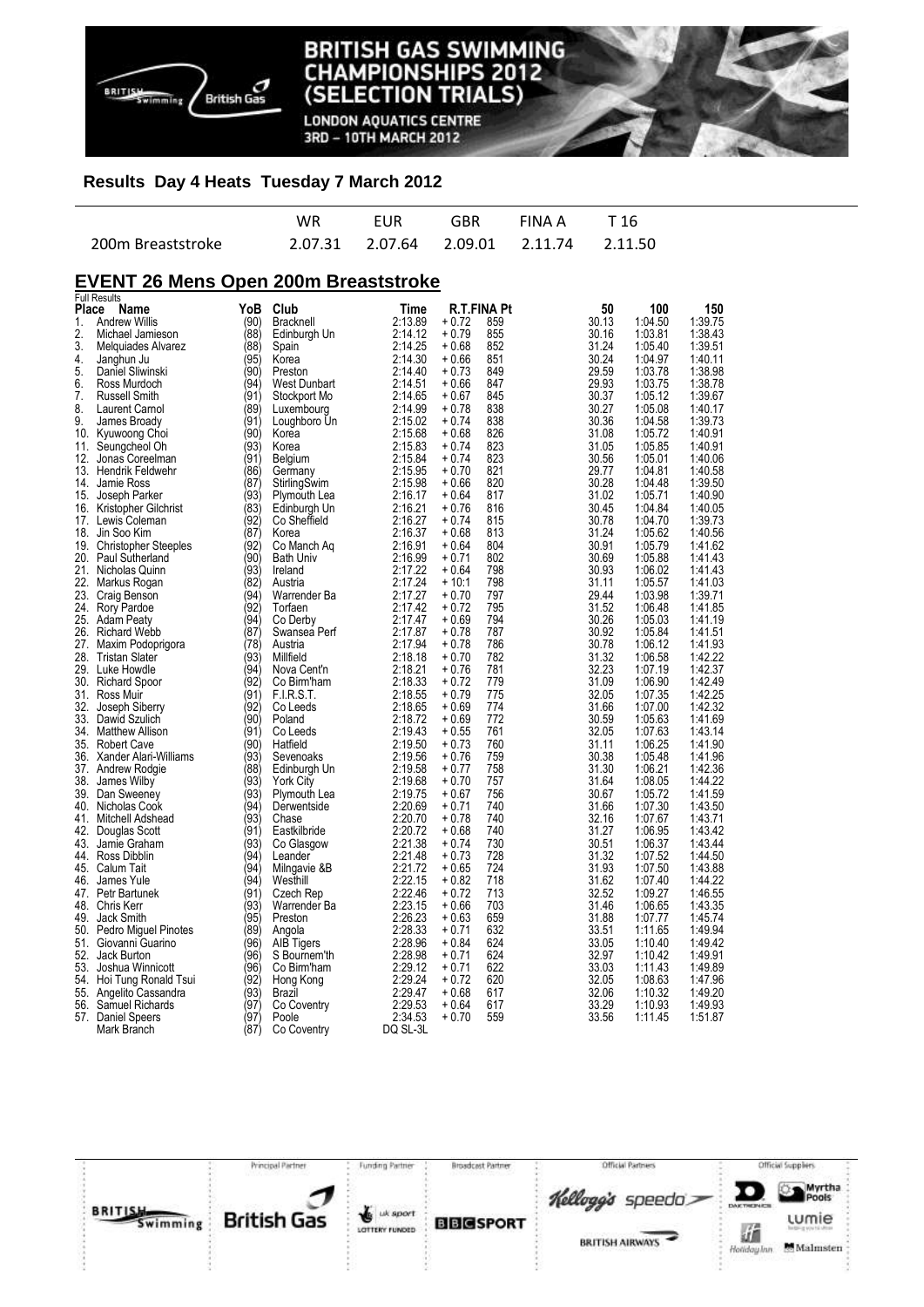

**LONDON AQUATICS CENTRE** 3RD - 10TH MARCH 2012

# **Results Day 4 Heats Tuesday 7 March 2012**

# **EVENT 27 Womens MC 100m Freestyle**  Multi-Disability by British Disability Points

| Place | mulu-Disability by Different Disability Fulfile<br>Name | YoB  | Club               | Cat. | Time    |         | <b>R.T.BDPoints</b> | 50      |
|-------|---------------------------------------------------------|------|--------------------|------|---------|---------|---------------------|---------|
| 1.    | <b>Heather Frederiksen</b>                              | (85) | Co Salford         | 8    | 1:08.81 | $+0.83$ | 905                 | 33.29   |
| 1.    | Eleanor Simmonds                                        | (94) | Swansea Perf       | 6    | 1:18.54 | $+0.62$ | 905                 | 38.04   |
| 3.    | Rhiannon Henry                                          | (87) | Co Manch Aq        | 13   | 1:01.82 | $+0.76$ | 864                 | 29.61   |
| 4.    | Susannah Rodgers                                        | (83) | Otter              | 7    | 1:12.57 | $+0.88$ | 839                 | 34.89   |
| 5.    | Hannah Russell                                          | (96) | Guildford Ct       | 12   | 1:03.11 | $+0.79$ | 837                 | 29.99   |
| 6.    | Stephanie Millward                                      | (81) | Swansea Perf       | 9    | 1:05.24 | $+0.84$ | 821                 | 31.82   |
| 7.    | Louise Watkin                                           | (92) | Co Salford         | 9    | 1:05.39 | $+0.66$ | 815                 | 31.21   |
| 8.    | Claire Cashmore                                         | (88) | Co Leeds           | 9    | 1:05.42 | $+0.71$ | 814                 | 31.89   |
| 9.    | Lauren Steadman                                         | (92) | Portsmouth N       | 9    | 1:06.11 | $+0.71$ | 789                 | 31.64   |
|       | 10. Emma Hollis                                         | (92) | Loughboro Un       | 8    | 1:12.31 | $+0.79$ | 780                 | 34.59   |
| 10.   | Natalie Jones                                           | (84) | Colchester P       | 6    | 1:22.53 | $+0.95$ | 780                 | 40.19   |
| 12.   | Gemma Almond                                            | (93) | Swansea Perf       | 10   | 1:06.83 | $+0.85$ | 775                 | 32.31   |
|       | 13. Emma Cattle                                         | (88) | Team Luton         | 10   | 1:07.37 | $+0.83$ | 757                 | 33.01   |
| 14.   | Amy Marren                                              | (98) | Romford Town       | 9    | 1:07.06 | $+0.81$ | 756                 | 32.00   |
| 15.   | <b>Tully Kearney</b>                                    | (97) | Royal Wolv         | 10   | 1:07.77 | $+0.77$ | 743                 | 32.87   |
|       | 16. Kate Grey                                           | (89) | <b>Bath Univ</b>   | 9    | 1:07.47 | $+0.68$ | 742                 | 32.23   |
| 17.   | Eleni Papadopoulos                                      | (92) | Co Manch Aq        | 10   | 1:08.00 | $+0.69$ | 736                 | 32.75   |
| 18.   | Ellen Keane                                             | (95) | <b>Kelly Coll</b>  | 9    | 1:08.67 | $+0.82$ | 704                 | 33.01   |
|       | 19. Alice Tai                                           | (99) | Seagulls Swi       | 10   | 1:10.27 | $+0.63$ | 667                 | 33.96   |
|       | 20. Rosie Bancroft                                      | (95) | Co Oxford          | 10   | 1:10.41 | $+0.97$ | 663                 | 33.92   |
| 21.   | Lauren Smith                                            | (93) | Hatfield           | 9    | 1:10.08 | $+0.75$ | 662                 | 33.31   |
|       | 22. Nyree Kindred                                       | (80) | Leominster         | 6    | 1:29.51 | $+0.89$ | 611                 | 44.57   |
|       | 23. Jessica Harper                                      | (94) | Chelsea&West       | 9    | 1:12.43 | $+0.75$ | 600                 | 33.95   |
|       | 24. Francesca O'Connor                                  | (91) | <b>Wyre Forest</b> | 7    | 1:22.58 | $+0.73$ | 570                 | 40.22   |
|       | 25. Emily Harris                                        | (97) | St Felix Sch       | 9    | 1:13.91 | $+1.00$ | 564                 | 35.87   |
|       | 26. Charlotte Henshaw                                   | (87) | Nova Cent'n        | 8    | 1:21.78 | $+0.78$ | 539                 | 39.29   |
| 27.   | Hope Gordon                                             | (94) | StirlingSwim       | 9    | 1:16.59 | $+1.02$ | 507                 | 36.84   |
|       | 28. Leonie Buck                                         | (95) | Greenw Bo Ma       | 9    | 1:17.32 | $+0.78$ | 493                 | 36.18   |
|       | 29. Jo-Jo Cranfield                                     | (93) | Loughboro Un       | 9    | 1:18.98 | $+0.83$ | 463                 | 37.16   |
| 30.   | Jan Langton                                             | (86) | <b>Kelly Coll</b>  | 6    | 1:38.87 | $+1.13$ | 454                 | 48.34   |
| 31.   | Samantha Neill                                          | (95) | Gates & Whick      | 3    | 2:57.58 | $+0.81$ | 328                 | 1:24.69 |